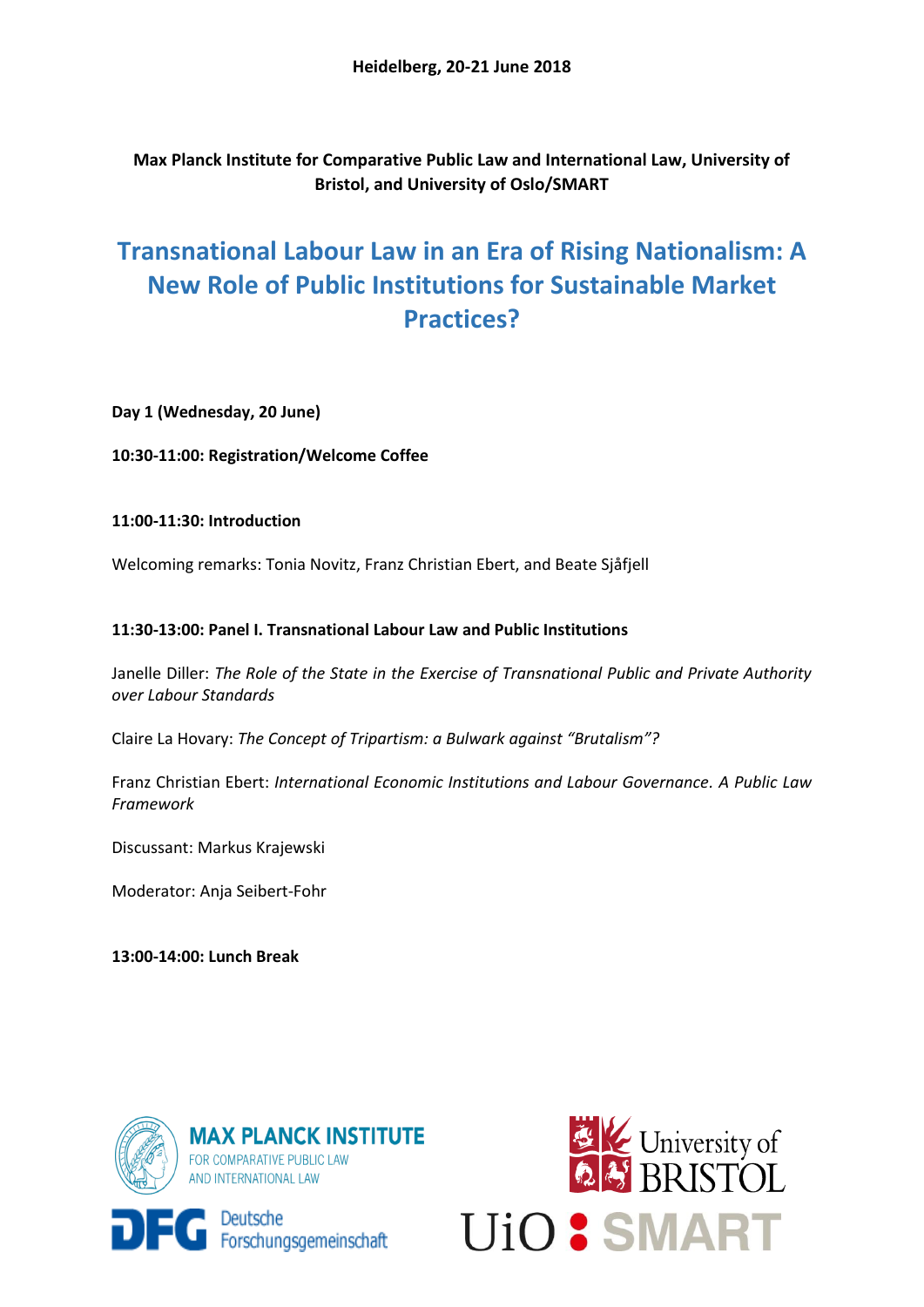## **14:00-16:00: Panel II. Labour Standards and International Institutions: Selected Experiences**

Lisa Tortell: *The Role of the ILO's Standards Review Mechanism*

Monika Schlachter: *The Role of the European Committee of Social Rights in Protecting Labour Standards in the EU*

Klaus Lörcher: *The Council of Europe's Recommendation on 'Human Rights and Business'*

Gabriele Buchholtz: *Social and Labour Standards in the OECD MNE Guidelines – Enforcement Mechanisms*

Moderator: Reingard Zimmer

### **16:00-16:30: Break**

### **16:30-18:00: Panel III. Trade, Sustainability and Public Institutions**

Henner Gött: *The Implications of International Investment Agreements for Labour Standards* 

Keith Ewing and Joo-Cheong Tham: *Regulating Labour Standards through Trade Agreements: A Poisoned Chalice?*

Jeffrey Vogt: *The False Promise of Free Trade Agreements: the CAFTA Arbitration and Impunity for Workers' Rights Violators in Guatemala*

Discussant: Clair Gammage

Moderator: Anne Trebilcock

**18:00-19:30 Dinner**

**19:30: Evening Key Note: Alan Bogg –** *On Nationalism, Transnationalism and Labour Law* 

**20:00: Open debate**



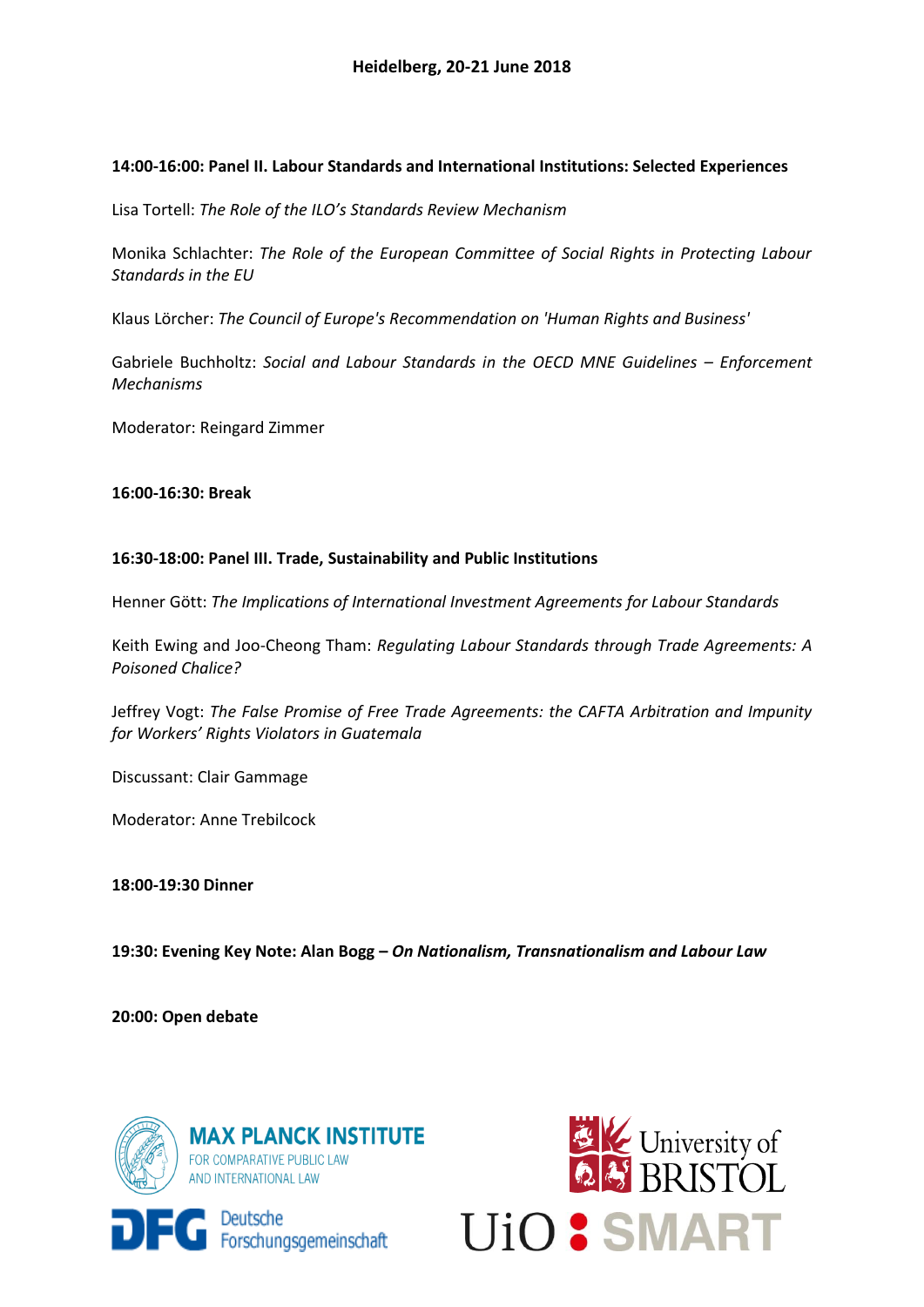**Day 2 (Thursday, 21 June)**

**8:30-9:00: Welcome Coffee**

**9:00-11:00: Panel IV. Workers at the Tail End of Supply Chains – 'Glocal' Hiring, Migrant Labour and the Consequences for Sustainability** 

Faina Milman-Sivan: *Shared Responsibility for Workers in Global Supply Chains*

Rutvica Andrijasevic and Tonia Novitz: *The Intersection of National and Transnational Regulation for Protection of Posted Workers – the Case of Failure in Slovakian 'Tech' Supply Chains*

Petra Herzfeld Olsson: *The Role of Enforcement in International Law on Labour Migration* 

Andreas Rühmkorf: *National Laws on 'Modern Slavery' and the Limits of Reflexive Law for Supply Chain Governance*

Moderator: Anuscheh Farahat

**11:00-11:30: Break**

# **11:30-13:30: Panel V. Corporate Governance. Legal and Extra-Legal Initiatives at National and Transnational Levels**

Anne Peters: *The Social Dimension of Global Constitutionalism – Implications for Corporate Governance* 

Nina Boeger and Charlotte Villiers: *Making Corporate Governance Fit for the 21st Century: towards Sustainable Market Practices?*

Anne Trebilcock: *National Action Plans under the UN Guiding Principles on Business and Human Rights or a New Treaty - Which Offers More Promise?*

Beryl Ter Haar: *Due Diligence in Labour Law and How International and European Soft Law on CSR Is Hardening through Hard(er) National Regulations in the Netherlands*

Moderator: Franz Christian Ebert

## **13:30-14:30: Lunch**





**EC**Deutsche<br> **EC** Forschungsgemeinschaft